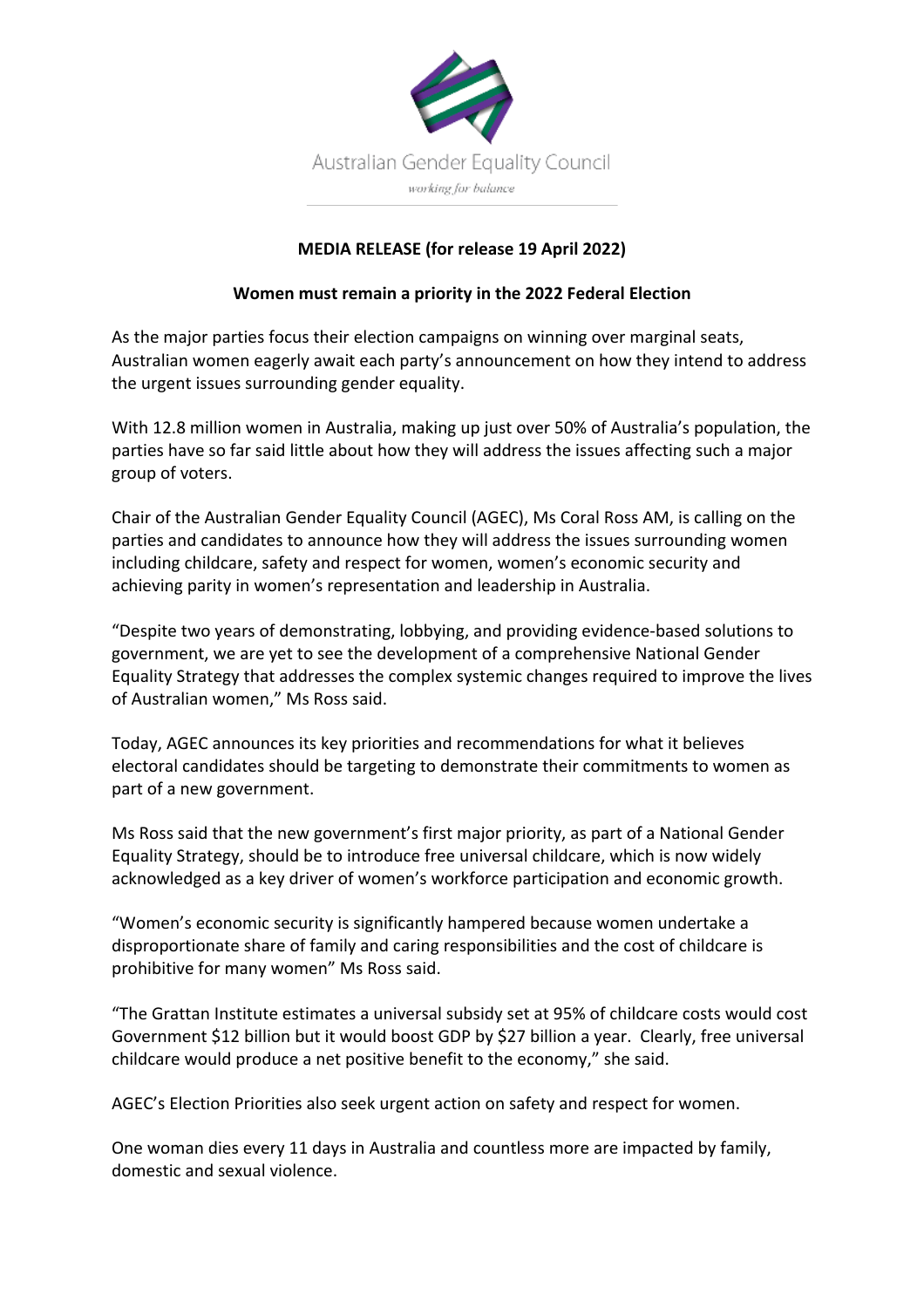Ms Ross says as well as the physical and mental effects this has on women, their children and communities, the economic impact of this violence is estimated at over \$26 billion each year.

"To address this, the next government needs to prioritise materially greater investment into short and long-term services that support victims as well as change programs including consent, addressing gender role stereotypes and offender support programs," Ms Ross said.

"They should also commit to the adoption of all 55 recommendations of the Australian Human Rights Commission's Respect @Work report," she said.

Finally, women's economic security and representation and leadership needs to be prioritised.

AGEC reports that the Total Remuneration Gender Pay Gap continues to remain stubbornly high at 22.8% and represents pay disparity in Australia's largely gender segregated economy. So called 'Women's Work' continues to be undervalued and underpaid in Australia.

The Gender Pension Gap is also increasing with women currently retiring with 23.4% less superannuation than men and the homelessness rate for women over 55 being the highest rate of increase of any age group.

In addition, while Australian women were the first in the world to allow women to stand for public office, today the World Economic Forum notes that Australia stands at 54th out of 155 countries for women's political empowerment and has declined from 15th in the world in 2005 to  $50<sup>th</sup>$  in the world today, on measures of gender equality.

Managing Director of AGEC and Director of the AIBE Centre for Gender Equality in the Workplace, Associate Professor Dr Terrance Fitzsimmons describes these statistics and the past government's handling of these issues as totally unacceptable, damaging to the interests of women and severely undermines not only Australia's moral standing in the world, but its ability to compete economically.

"The next government needs to commit to the development of a National Gender Equality Strategy as soon as possible to tackle what is a complex set of problems with entrenched gender stereotypes at the heart of the issue," Dr Fitzsimmons said.

"They should take into consideration examples from leading gender equality nations, gender balance in all Budget expenditure and policy and program decisions, interventions to increase the proportion of women with relevant experience in key decision-making roles in Government and non-government organisations, and explicitly address the gender issues in the National School Curriculum," he said.

AGEC is a national, non-government, not for profit organisation, representing over 500,000 women across 25 industry and community sectors, advocating and producing research to respond to the unacceptably slow pace of change towards gender equality in Australia.

AGEC stands ready to assist and advise the government on implementing a comprehensive gender equality strategy and program of policies.